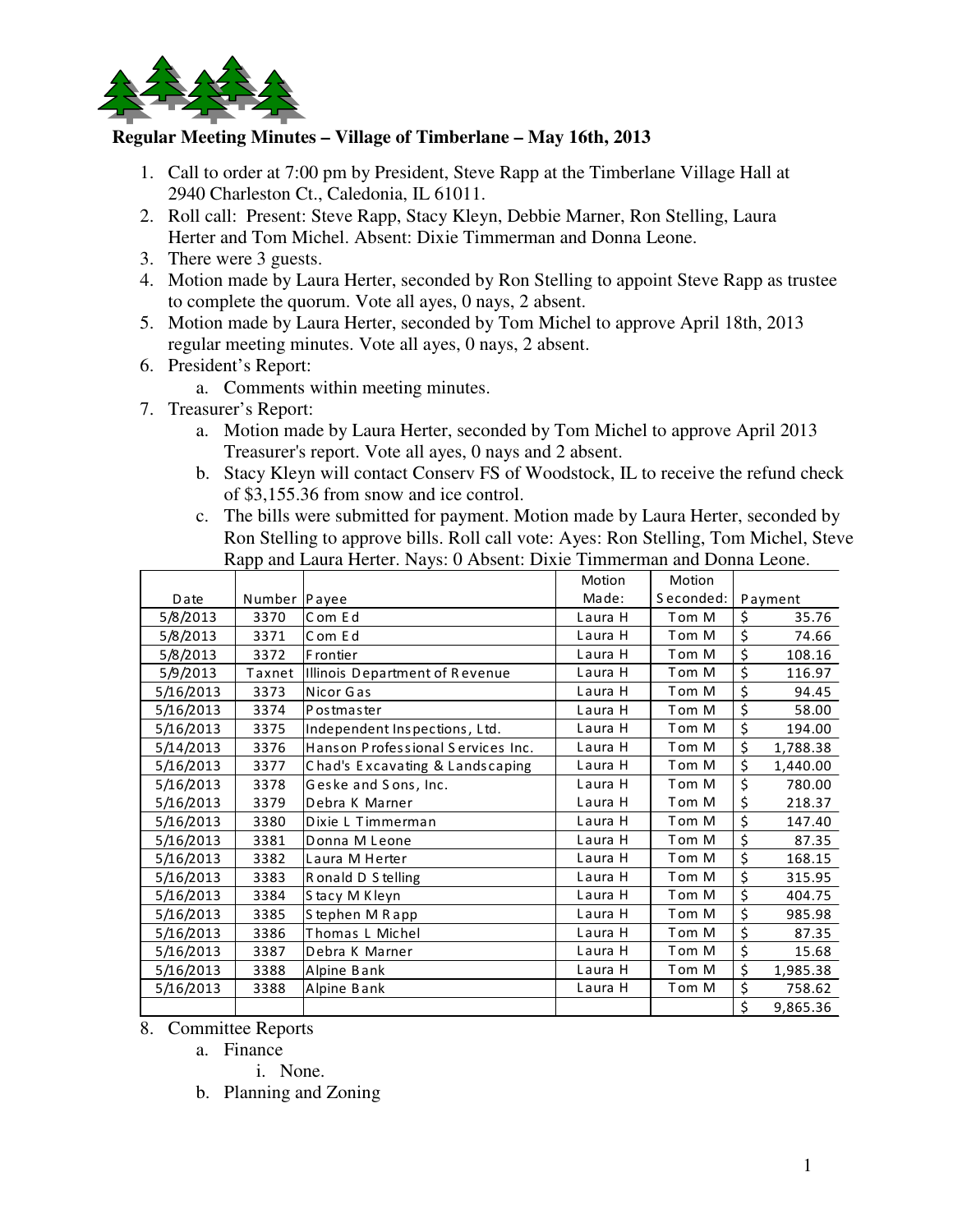- i. Steve Rapp continues working with Independent Inspections to update the descriptions and fees on building permits before bringing to the board.
- c. Roads/Highways/Bridges
	- i. Two culvert permits were issued.
	- ii. Ron Stelling repaired the road closed barricades at the Orth road bridge.
	- iii. Mosquito abatement training certified Laura Herter, Tom Michel and Steve Rapp to treat culvert pipes in the village. Clarke mosquito training should begin in June. Steve Rapp will ask about notification of spraying.
	- iv. Motion made by Laura Herter, seconded by Ron Stelling to approve the job estimate from Roman's Blacktop Sealing not to exceed \$1,500 to blacktop seal coat, patch and strip the village hall parking lot. Motion made by Ron Stelling, seconded by Laura Herter to approve payment of \$1,500 from general funds after completion of all work performed. Roll call vote: Ayes: Ron Stelling, Tom Michel, Steve Rapp and Laura Herter. Nays: 0 Absent: Dixie Timmerman and Donna Leone.
	- v. In an attempt to provide data on number of vehicles traveling Dawson Lake Road Steve Rapp and Ron Stelling setup three (3) road traffic counters:
		- 1. Dawson Lake & Caledonia Rds Sat 1201 Tues 3080
		- 2. Prairie Lane & Dawson Lake Rds Sat 297 Tues unknown
		- 3. Dawson Lake & IL Route 76 Sat 2949 Tues 2916

Weekend total =  $4447 / 2 = 2223.5$  cars per day travel Dawson Lake Rd. Weekday total =  $5996 / 2 = 2998$  cars per day travel Dawson Lake Rd.

- vi. On 5/2/13 Boone County was notified in a letter from IDOT that the Orth rd bridge project cannot go to bid letting until the endangered Spike Mussels have been relocated. The letter indicated that a Nov 2013 bid letting was more realistic. On 5/13/13 a conference call was held with Steve Rapp, Boone County, IDOT, IDNR and Hansen Engineering to discuss expediting the required environmental review to allow the project to be bid sooner. IDNR expressed willingness to expedite the review, however it became apparent that the time required to obtain all sign-offs, complete the relocations, and prepare the final relocation report made it highly unlikely that the disabled Orth bridge would be replaced in 2013. This uncertainty would likely result in higher priced bids, with no guarantee of a 2013 completion. Based on this information it was decided to place the project on the November 2013 bid letting. Assuming a 4/15/14 start, construction could be completed by end of July 2014.
- b. Village Hall
	- i. Steve Rapp will obtain bids for village hall landscaping cleanup.
- 9. Old Business
	- a. Ron Stelling and Dixie Timmerman continue investigating the services provided by the single waste hauler concept such as; extras fees to sticker containers, number of trucks per week for regular, yard waste, recycle, etc. before bringing recommendations to the board.
- 10. New Business
	- a. Three quests representing Newbury Place asked the village board to install two street lights at the entrances on Caledonia & Charleston roads and Dawson Lake &